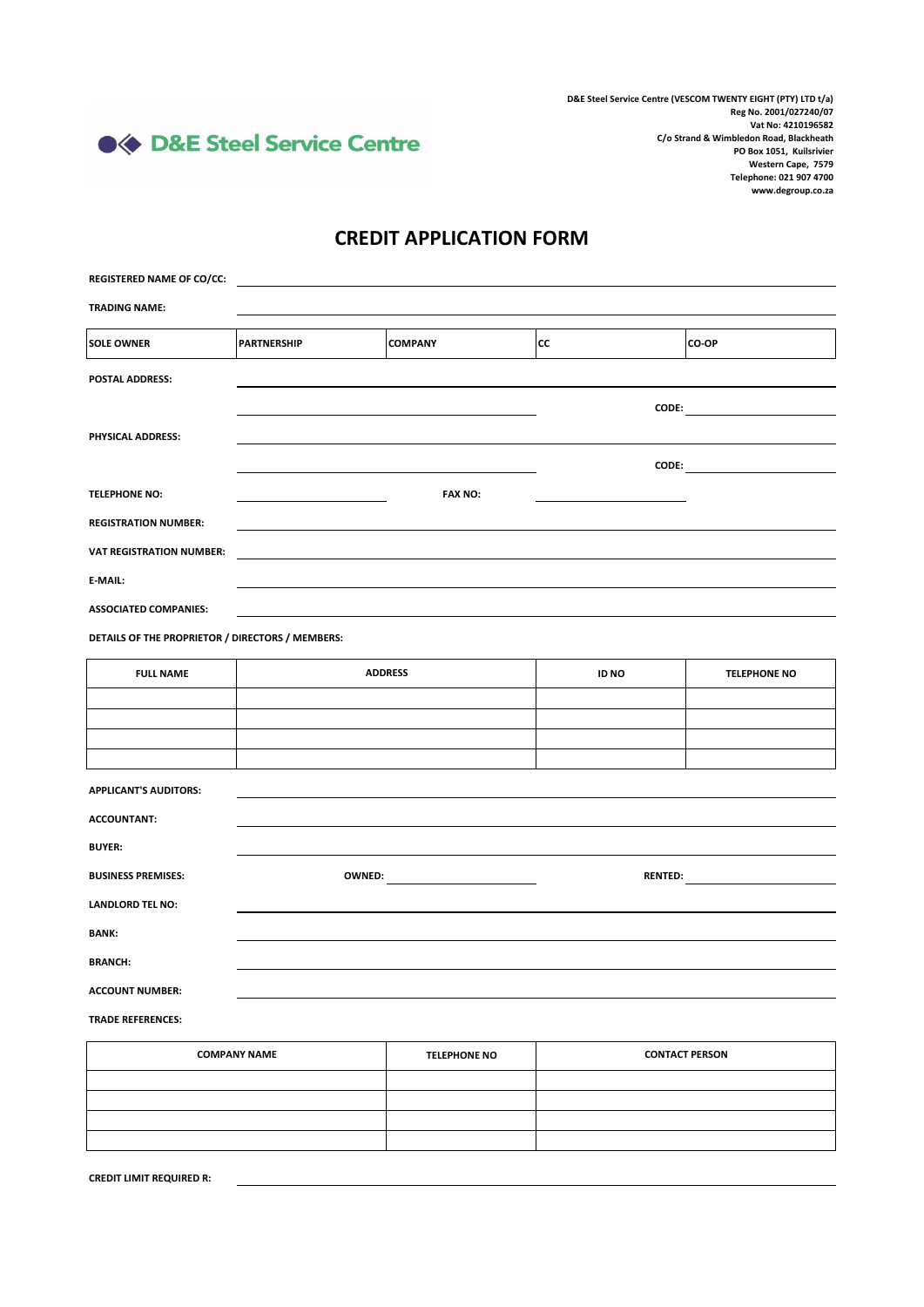**S&E Steel Service Centre** 

**D&E Steel Service Centre (VESCOM TWENTY EIGHT (PTY) LTD t/a) Reg No. 2001/027240/07 Vat No: 4210196582 C/o Strand & Wimbledon Road, Blackheath PO Box 1051, Kuilsrivier Western Cape, 7579 Telephone: 021 907 4700 www.degroup.co.za**

## **APPLICATION FORM PAGE 2**

**The undersigned, for and on behalf of:**

**herein referred to as the "Applicant"**

**Agrees to the following terms and conditions in regard to the items purchased from either**

**D&E Steel (Pty) Ltd; D&E Reinforcing (Pty) Ltd; D&E Steel Service Centre (Pty) Ltd; D&E Post Ten (Pty) Ltd; D&E Building & Construction Supplies (Pty) Ltd; K2018419537 South Africa (Pty) Ltd**

- 1. Applicant shall make payment of interest at 2% above the prime overdraft rate as charged from time to time by ABSA Bank of SA Ltd.; from due date to actual date of payment.
- $2.5$ As security for the due fulfillment of its obligations to the creditor, Applicant hereby cedes assigns and transfers in favor of the Creditor all its rights, title and interest in and to such goods and materials as may have been supplied by the Creditor to the Applicant until such time as the goods and materials have been paid for in full.
- 3. The Company shall be entitled, but not obliged, to institute any legal proceedings against the Applicant in any Magistrates court having jurisdiction over it, even though the cause of action is beyond the jurisdiction of that court.
- 4. In the event of the Company insructing its agents or attorneys to recover monies from the Applicant, the Applicant shall be liable for and pay all legal costs incurred by the Company on the attorney client scale, including collection commission.
- 5. In the event of a dispute between the parties, the Applicant agrees that these terms and conditions shall take precedence over the Applicants terms and conditions and shall be appropriately implemented.
- 6. Should the Applicant breach any of the provisions of this contract, or any other contract with the Company, or have any of its cheques returned unpaid by its bankers, then without any prejudice to any of the other rights of the Company against the Applicant, all amounts owing by the Applicant to the Company whether or not then due and payable shall immediately become due and payable in one sum on demand.
- 7. The Applicant appoints his address on the first page as his domicilium citandi et executandi for all purposes relating to this agreement.
- 8. No act, omission, course of dealing, forbearance, delay or indulgence by the Company in enforcing any of these conditions shall effect or prejudice any of the subsequent rights of the Company, and no such matter shall be treated as any evidence of waiver of the Company rioghts there under, nor shall any waiver of a breach by Applicant of any one or more of these conditions operate as a waiver of subsequent breach thereof.
- 9. By signing this Application, the responsible person hereby confirms that he/she is informed of and agrees to the General Conditions of Sale of the company, as made available on the company website: www.degroup.co.za
- 10. All accounts are payable within 30 days except where otherwise agreed to in writing.
- 11. Signature of responsible official who warrants his/her authority to sign this document on behalf of the Applicant.

| DATE:                        |                    |  |
|------------------------------|--------------------|--|
| <b>AUTHORISED SIGNATURE:</b> | <b>WITNESS:</b>    |  |
| <b>PRINT NAME:</b>           | <b>PRINT NAME:</b> |  |
| <b>CAPACITY:</b>             | <b>CAPACITY:</b>   |  |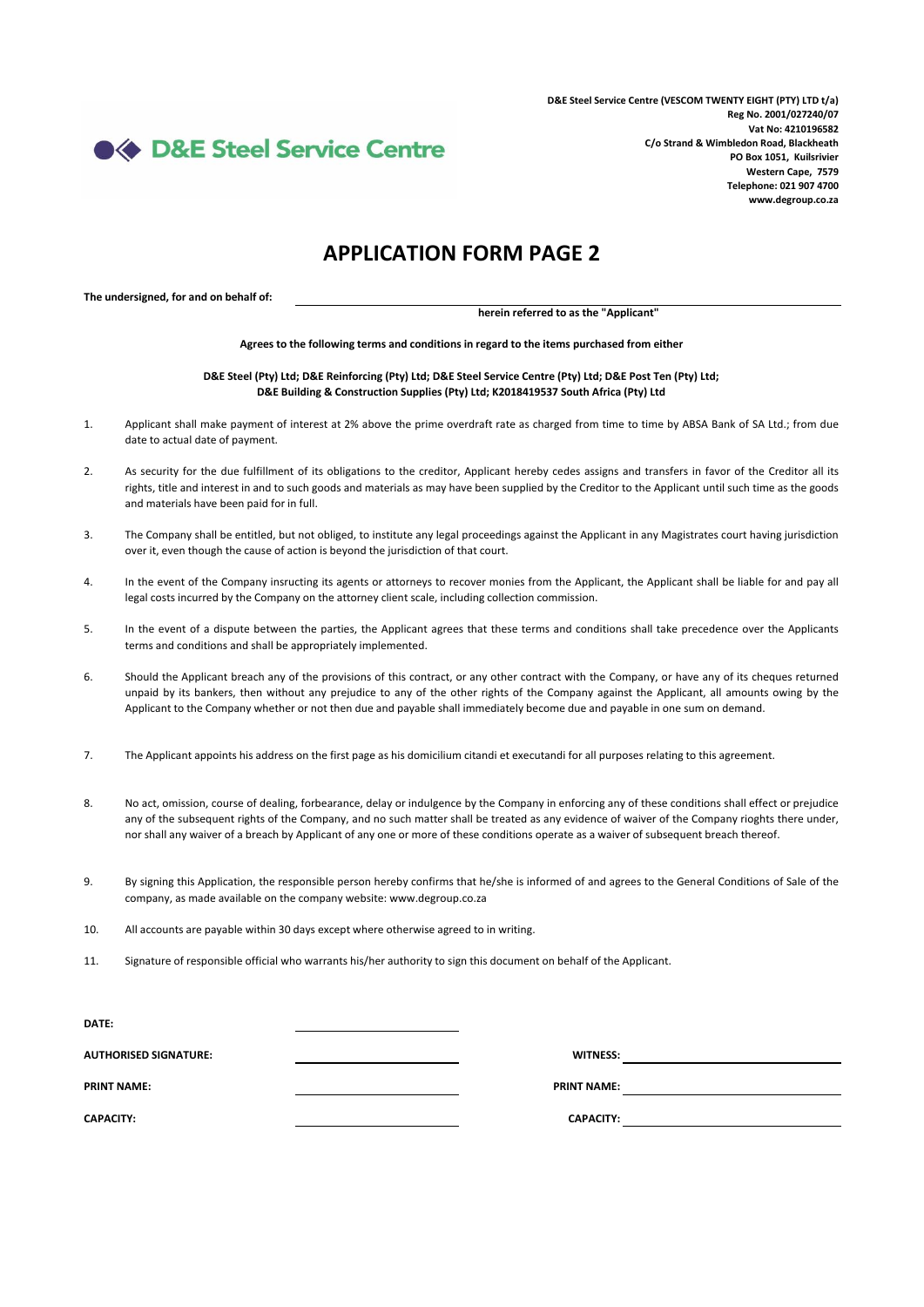

## **DEED OF SURETYSHIP**

I the undersigned do hereby bind myself unto and in favor of D&E Steel (Pty) Ltd; D&E Reinforcing (Pty) Ltd; D&E Steel Service Centre (Pty) Ltd; D&E Post Ten (Pty) Ltd; D&E Building & Construction Supplies (Pty) Ltd; K2018419537 South Africa (Pty) Ltd (herein referred to as "the Creditor") as surety in solidium for and joint co-principal debtor with \_\_\_\_\_\_\_\_\_\_\_\_\_\_\_\_\_\_\_\_\_\_\_\_\_\_\_\_\_\_\_ (herein referred to as "the Principal Debtor") for the due and punctual payment by the Principal Debtor to the Creditor of any amount which now is or which may hereafter become owing by the Principal Debtor to the Creditor for any cause of indebtedness howsoever arising. My liability hereunder shall in no way be affected or diminished if the Creditor either now holds or in the future obtains additional suretyships, guarantees or securities whether real or personal, in respect of the bedts of the Principal Debtor. This suretyship and undertaking shall be a continuing covering security for any present or future indebtedness of the Principal Debtor to the Creditor, and shall remain in full force and effect notwithstanding any fluctuation in or even temporary extinction of such indebtedness.

The Creditor shall be entitled without reference or notification to me and without affecting its rights hereunder, or releasing me here from -

- 1. to release other sureties, and/or securities
- 2. to grant the Principal Debtor extensions of time for payment
- 3. to compound or to make any other arrangements with the Principal Debtor for the discharge of the Principal Debtors indebtedness
- 4. to alter or vary any present or future agreement between the Principal Debtor and the Creditor
- 5. if the Principal Debtor shall be declared insolvent (provisionally or finally) to accept any dividend in respect of the Principal Debtor's indebtedness and also to any securities, guarantees or suretyship arising out of such insolvency, or
- 6. to accept any offer of compromise made by or on behalf of the Principal Debtor, whether then insolvent or otherwise.

I bind myself in the event of the estate of the Principal Debtor being declared insolvent, not to file any claim against the estate of the Principal Debtor in competition with the Creditor. In respect of all contracts concluded or to be concluded by the Principal Debtor with the Creditor I warrant that each such contract was or will be at the time of conclusion within the scope of the authority, powers and objects of the Principal Debtor, and that (where applicable) all resolutions of and signatures by Directors/Members or Representatives of the Principal Debtor, were or in the case fo future contracts, will be properly and with due authority passed and/or executed and/or made. If there shall in respect of any such contract be any breach of the terms of this warranty, then I assume the liability to the Creditor, which any such contract purported to impose upon the Principal Debtor. All admissions or acknowledgements of indebtednesss made or given by the Principal Debtor to the Creditor shall bind me. As security for the fulfillment of all obligations hereby undertaken in favor of the Creditor, I do hereby cede; assign, transfer and make over unto and in favor of the Creditor all right, title and interest in and to any amounts which are now, or which may hereafter become owing to me by the Principal Debtor from any cause of indebtedness howsoever arising. In the event of any prior ranking cession existing at the date hereof, the foregoing cession in favor of the Creditor of any right of action which I may now or at any future time have against the prior cessionary. For the purpose of any action against me a certificate by the director of the Creditor (whose appointment, qualification and/or authority need not be proved) as to the amount owing by the Principal Debtor to the Creditor and of the fact that the due date for payment of the same has arrived, shall be sufficient and satisfactory proof of the facts therein stated. I hereby renounce the benefits of the legal exceptions "excussion", "division", "de duobus vel pluribus reis debendi" and "no value received" with the full force, meaning and effect of all of which i declare myself to be fully acquainted. I hereby consent in terms of Section 45 of the Magistrate's Court Act, 1944, to the Creditor taking any legal proceedings for the recovery of monies claimable hereunder or otherwise in the Magistrate's court for any district having jurisdiction in respect of my person by virtue of Section 28 of the aforesaid Act. Notwithstanding the afore going the Creditor shall be entitled in its discretion to take any such legal proceedings in any other court of competent jurisdiction.

| SIGNED at         | <b>THIS</b> |                  | <b>DAY OF</b> |
|-------------------|-------------|------------------|---------------|
| <b>SIGNATURE:</b> |             | <b>WITNESS:</b>  |               |
| <b>SIGNATURE:</b> |             | <b>WITNESS:</b>  |               |
| <b>CAPACITY:</b>  |             | <b>CAPACITY:</b> |               |